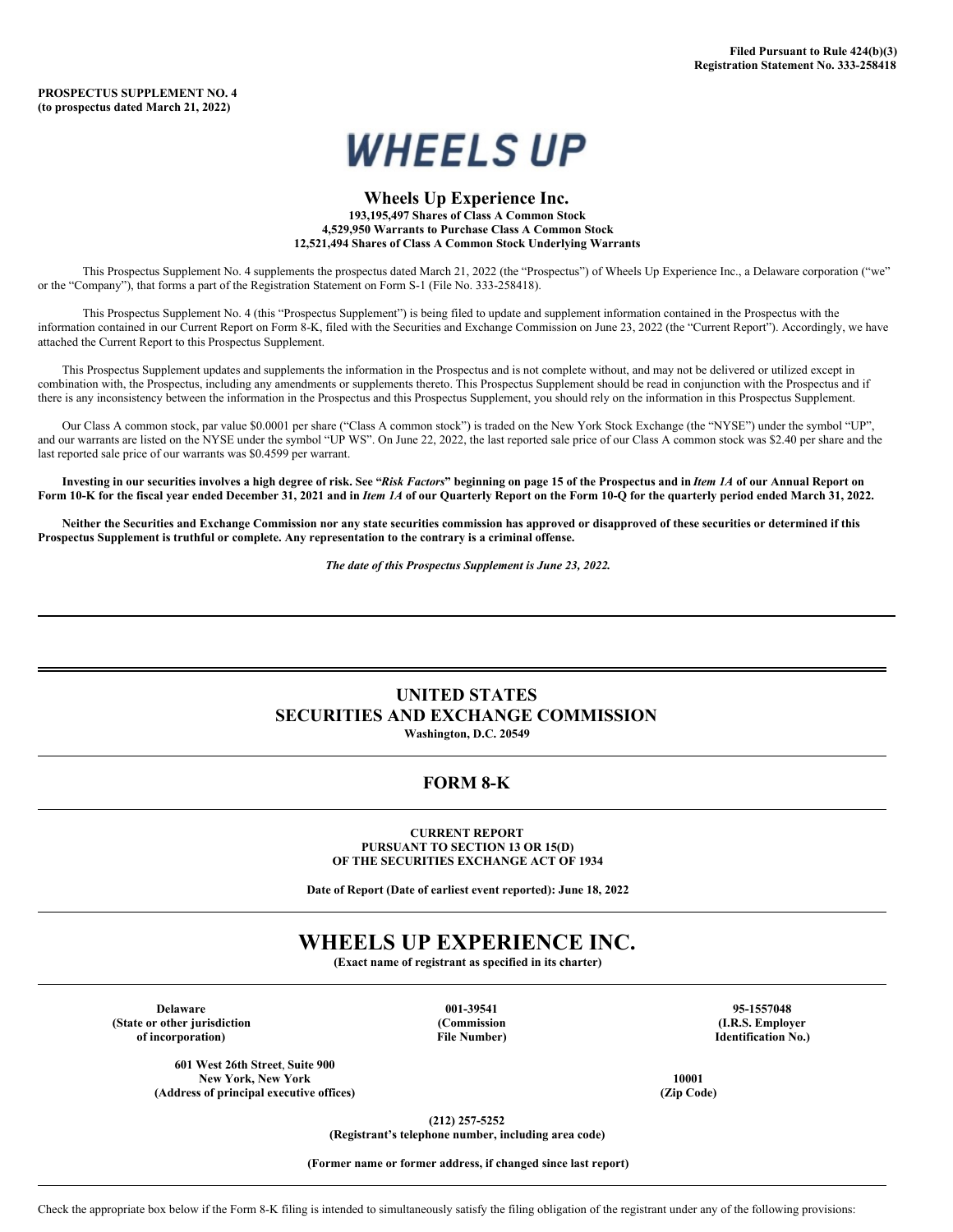$\Box$  Written communications pursuant to Rule 425 under the Securities Act (17 CFR 230.425)

 $\Box$  Soliciting material pursuant to Rule 14a-12 under the Exchange Act (17 CFR 240.14a-12)

 $\Box$  Pre-commencement communications pursuant to Rule 14d-2(b) under the Exchange Act (17 CFR 240.14d-2(b))

 $\Box$  Pre-commencement communications pursuant to Rule 13e-4(c) under the Exchange Act (17 CFR 240.13e-4(c))

Securities registered pursuant to Section 12(b) of the Securities Exchange Act of 1934:

|                                                                                     | Trading   | Name of each exchange   |
|-------------------------------------------------------------------------------------|-----------|-------------------------|
| Title of each class                                                                 | Symbol(s) | on which registered     |
| Class A common stock, par value \$0.0001 per share                                  | UP        | New York Stock Exchange |
| Redeemable warrants, each whole warrant exercisable for one share of Class A common | UP WS     | New York Stock Exchange |
| stock at an exercise price of \$11.50                                               |           |                         |

Indicate by check mark whether the registrant is an emerging growth company as defined in Rule 405 of the Securities Act of 1933 (§230.405 of this chapter) or Rule 12b-2 of the Securities Exchange Act of 1934 (§240.12b-2 of this chapter).

#### Emerging growth company  $\square$

If an emerging growth company, indicate by check mark if the registrant has elected not to use the extended transition period for complying with any new or revised financial accounting standards provided pursuant to Section 13(a) of the Exchange Act.  $\Box$ 

### Item 5.02. Departure of Directors or Certain Officers; Election of Directors; Appointment of Certain Officers; Compensatory Arrangements of Certain Officers.

On June 23, 2022, Wheels Up Experience Inc. (the "Company") announced that Wheels Up Partners LLC, a wholly-owned subsidiary of the Company ("WUP"), and Todd Smith, entered into an offer letter on June 18, 2022 for Mr. Smith to serve as WUP's Chief Financial Officer, to be effective June 30, 2022. Mr. Smith will also serve as the Company's principal financial officer and principal accounting officer, effective as of his start date. Eric Cabezas, WUP's Senior Vice President of Finance, will continue to serve as the Company's interim Chief Financial Officer and principal accounting officer until Mr. Smith's start date and will continue to serve as WUP's Senior Vice President of Finance thereafter.

Mr. Smith, 46, joins the Company from General Electric Company, a high-tech industrial company that operates worldwide through its four segments, aviation, healthcare, renewable energy and power, where he has worked since 1997. Mr. Smith most recently served as the Global Head of Financial Planning and Analysis and CFO for GE Corporate from May 2018 to March 2022. Prior to that time, he served as Chief Financial Officer of GE Gas Power System from August 2016 to April 2018. In addition, from August 2013 to July 2016, Mr. Smith served as Chief Financial Officer of GE Capital International, from March 2012 to August 2013, he served as Chief Financial Officer, GE Healthcare Life Sciences, and prior to such time served in various capacities at GE. Mr. Smith holds a Bachelor of Science, Business Administration from the University of Florida, Warrington College of Business.

In connection with Mr. Smith's appointment as Chief Financial Officer, Mr. Smith will receive an annual base salary of \$575,000, which will be prorated for fiscal year 2022. Mr. Smith will also be eligible for an annual incentive bonus with a target amount equal to 115% of his base salary, however, for 2022 Mr. Smith's annual incentive bonus will have a target amount equal to 100% of this full year base salary. Mr. Smith's annual incentive bonus will be based upon the Company's performance against certain targets identified by the Compensation Committee of the Company's Board of Directors and Mr. Smith's individual performance toward key performance indicators and other factors developed in collaboration with the Company's Chief Executive Officer. Mr. Smith will also be eligible for a one-time new hire inducement grant of restricted stock units with an aggregate grant date target value of \$4,000,000, subject to the terms and conditions of the plan under which the grant is made and as determined by the Compensation Committee. The grant would be based on the closing share price of the Company's Class A common stock on the day that the Compensation Committee approves the grant, or if the Compensation Committee approval occurs prior to Mr. Smith's start date, the number of shares awarded under the restricted stock unit grant will be determined by the closing share price of the Class A common stock on Mr. Smith's start date. The restricted stock units will vest in three equal annual installments on each of December 30, 2022, 2023 and 2024, respectively (subject to Mr. Smith's continued employment). The Company will also recommend to the Compensation Committee that in 2023 Mr. Smith be granted an annual equity award with a target value of \$3,000,000, based on the achievement of certain individual performance and other factors. In addition, subject to membership in the Wheels Up Core membership program and the requirement to pay the current member rate for the program in 2022, Mr. Smith will receive an advance of 15 bonus hours of flight time on a King Air 350i and 20 bonus hours of flight time on an Excel under the Company's flight hour program for 2022 and thereafter, Mr. Smith will be eligible to receive bonus hours in accordance with the executive flight hours plan established by the Company from time to time. Mr. Smith will also be eligible to participate in the employee benefit plans available to other executives of the Company, including participation under any of the Company's severance policies available to executives from time to time.

There are no family relationships between Mr. Smith and any director, executive officer or person nominated or chosen by the Company to become a director or executive officer of the Company. There are no transactions in which Mr. Smith has an interest requiring disclosure under Item 404(a) of Regulation S-K.

The preceding description of the offer letter is a summary of its material terms, does not purport to be complete, and is qualified in its entirety by reference to the offer letter, a copy of which is being filed as Exhibit 10.1 to this Current Report on Form 8-K and is incorporated herein by reference.

### **Item 7.01. Regulation FD Disclosure**

On June 23, 2022, the Company issued a press release regarding Mr. Smith's appointment to the office of Chief Financial Officer. A copy of the press release is furnished as Exhibit 99.1 hereto and incorporated by reference herein. The information in Item 7.01 of this Current Report on Form 8-K and Exhibit 99.1 is being furnished pursuant to Item 7.01 of Form 8-K and shall not be deemed "filed" for purposes of Section 18 of the Securities Exchange Act of 1934, as amended (the "Exchange Act"), or otherwise subject to the liabilities of that section, nor shall it be deemed incorporated by reference in any filing made by the Company under the Securities Act of 1933, as amended, or the Exchange Act, except as may be expressly set forth by specific reference in such filing.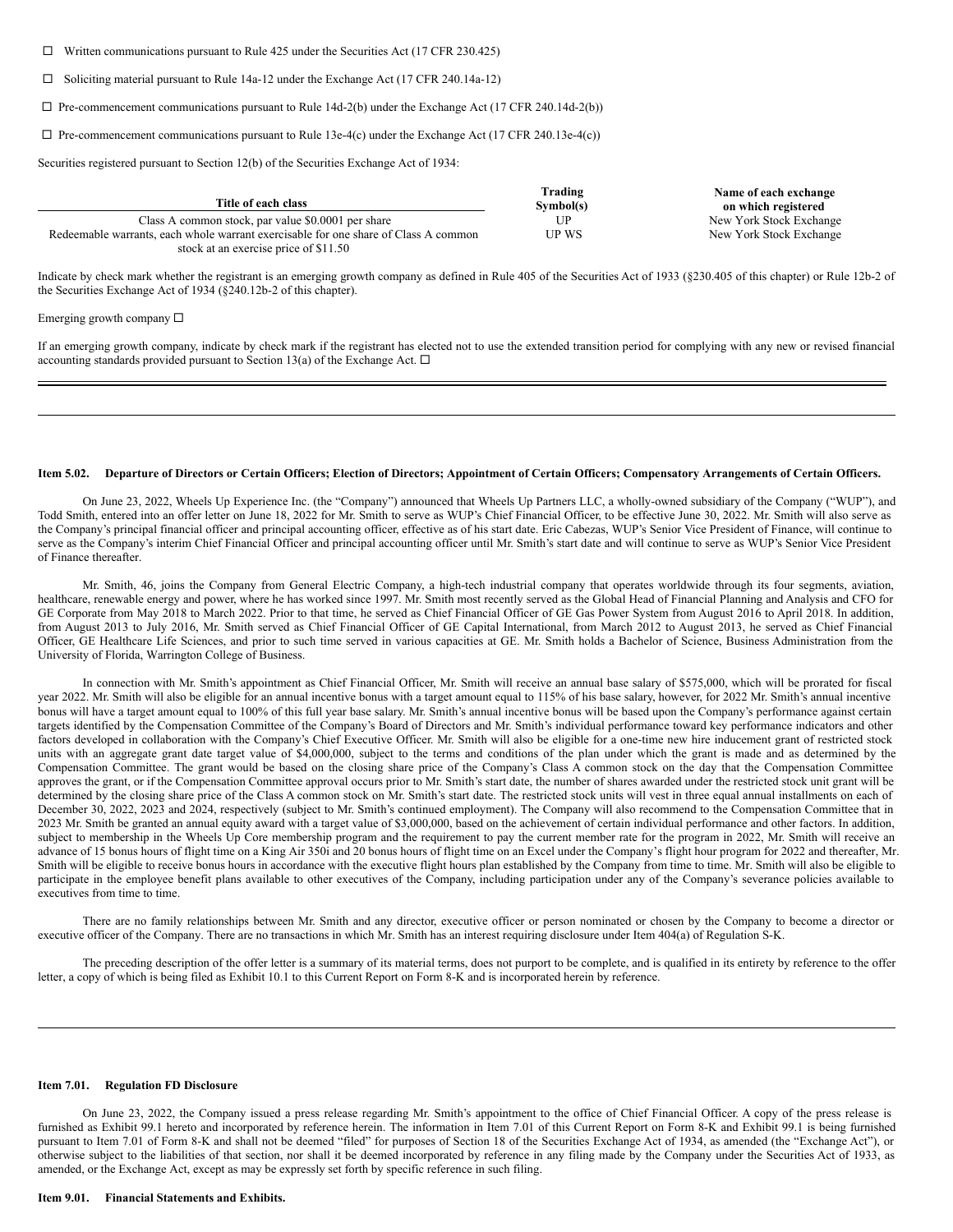### **Exhibit**

#### **Number Description**

10.1 Offer Letter, dated June 18, 2022, by and between Todd Smith and Wheels Up Partners LLC (and attachments).

- 99.1 Press Release, dated June 23, 2022.
- 104 Cover Page Interactive Data File (embedded within the Inline XBRL document).

### **SIGNATURE**

Pursuant to the requirements of the Securities Exchange Act of 1934, the registrant has duly caused this report to be signed on its behalf by the undersigned hereunto duly authorized.

#### **WHEELS UP EXPERIENCE INC**.

Date: June 23, 2022 By: /s/ Kenneth Dichter

Name: Kenneth Dichter

Title: Chief Executive Officer

**Exhibit 10.1**

# **WHEELS UP**

June 17, 2022

Todd Smith 22 Ordway Road Wellesley, MA 02481 tsmith.gator97@gmail.com

Dear Todd,

We are pleased to offer you a position at Wheels Up Partners LLC (the "Company"). We are excited to have you join the Company and anticipate that you will be a great addition to our team.

Your first day with the Company will be June 30, 2022, or on such other date that we mutually agree upon after your acceptance of this offer (your Start Date").

The following will outline the general terms of our employment offer:

- 1. Position and Duties. Your title will be Chief Financial Officer and you will perform the duties and services assigned to you by the Company. You will report to Kenny Dichter, Chief Executive Officer or a CEO successor. Your employment will be subject to all Company policies, procedures and practices as may currently exist or as may be modified or implemented in the future, including our Employee Handbook. This offer is made contingent upon the successful completion of the pre-employment process, including, but not limited to, satisfactory completion of a background check.
- 2. Place of Employment. The primary location for your employment will be your residence in Massachusetts. Notwithstanding the foregoing, the duties to be performed by you hereunder are such that you may be required to travel as reasonably required in accordance with the Company's policy on travel and expenses.
- 3. Annual Salary. Your annual base salary will be \$575,000 (the 'Base Salary'), less payroll deductions and all required withholdings, payable in accordance with the Company's payroll policies, as may be amended from time to time. As an exempt employee, you are not eligible for overtime under the provisions of the Fair Labor Standards Act.
- 4. Discretionary Bonus. You will be eligible to participate in the Company's bonus plan for similar level employees of the Company, and as may be amended from time to time at the discretion of the Company. Your 2022 bonus target will be one hundred percent (100%) of your Base Salary. Your 2023 and years beyond bonus target will be increased to one hundred fifteen (115%) of your Base Salary. The 2022 Company bonus plan metrics are aligned to revenue, adjusted EBITDA, and individual key performance indicators. The Company bonus plan payout will be calculated against the achievement towards the plan metrics. The annual key performance indicators for future years will be developed in collaboration with the CEO, CFO and other members of the leadership team, in the first quarter each year, and approved by the Compensation Committee. Key performance indicators will be aligned against one or more of the following goals: revenue and margin growth, operational excellence, and diversity, equity, inclusion and belonging initiatives. Typically, the annual bonus payment is made in the first quarter following the completion of the term of the plan year. Your 2022 annual bonus award shall not be prorated for service; thus your 2022 annual bonus will be based upon your full annual base salary notwithstanding your start date.

### **WHEELS UP**

5. New Hire Equity Inducement Grant. The Company will recommend to the Compensation Committee of the Board of Directors ("Compensation Committee") that you be granted a one- time equity award under a separate equity plan specific to this grant, of an equivalent number of restricted stock units (the "New Hire Equity Inducement Grant"), equal to four million dollars (\$4,000,000) based on the closing share price on the day of Compensation Committee of the Board of Directors approval. If the Compensation Committee approval pre-dates your start date, the number of shares awarded will be determined by the closing share price on your start date.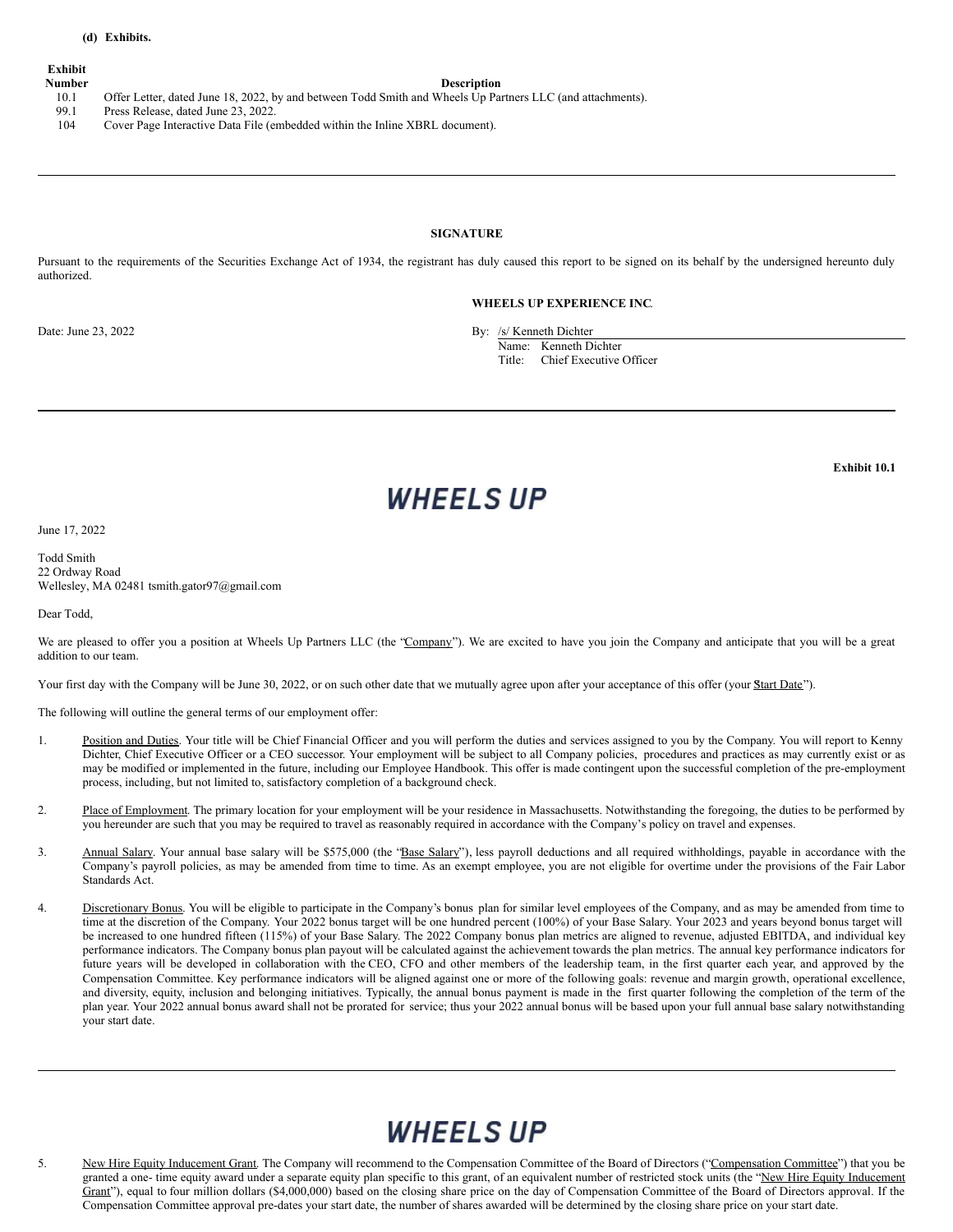The New Hire Equity Inducement Grant shall vest in three equal tranches, over a 30-month period commencing on your date of hire. The first tranche will vest on December 30, 2022, the second tranche will vest on December 30, 2023, and the third tranche will vest on December 30, 2024. The New Hire Equity Award shall be subject to the terms of the Company's long- term incentive plans, and as may be amended from time to time at the discretion of the Company.

- 6. Annual Equity Award. Commencing in 2023, the Company will recommend to the Compensation Committee of the Board of Directors that you be granted an annual equity award with a target value of three million dollars (\$3,000,000). The final equity award can be increased or decreased based on your individual performance and any other factors determined at the reasonable discretion of the Company. The 2023 Annual Equity Award is expected to be granted in the first or second quarter of 2023, during the organization's annual compensation planning process.
- 7. Executive Flight Hours. Provided you join the Wheels Up Core membership program by paying the current member rate, upon commencement of membership, in accordance with the Executive Flight Hour Plan, for 2022 you shall receive an advance of fifteen (15) bonus hours of flight time on a King Air 350i and twenty (20) bonus hours of flight time on an Excel. Thereafter, you shall receive bonus hours in accordance with the Executive Flight Hours plan established by the Company, as may be amended from time to time. In order to continue to utilize the awarded flight hours, you are required to pay the annual membership dues of the Wheels Up Core membership program.
- 8. Executive Severance Plan. Although your employment is at-will, if the Company terminates your employment without cause or you resign your employment for good reason (as such term is defined in the Company's Executive Severance Plan), upon separation you will be entitled to receive severance as set forth in the Company's Executive Severance Plan.

For purposes of this letter, "termination for cause" shall include: (i) material dishonesty in the performance of your duties hereunder; (ii) your failure, whether willful or intentional, to perform your duties hereunder (other than as a result of a disability); (iii) willful misconduct that would not be deemed immaterial in connection with the performance of your duties hereunder; (iv) conviction of, or entering a plea of guilty or nolo contendere to, a crime that constitutes a felony, or with respect to a misdemeanor involving moral turpitude; (v) a material breach by you of any material covenant or provision contained in the Restrictive Covenants Agreement; (vi) the Company, after reasonable investigation (including, but not limited to, an interview with you), finds that you have violated any material written policies of the Company, including, but not limited to, any code of conduct or ethics policies, or policies pertaining to harassment or discrimination; or (vii) a willful failure or refusal by you to comply with a written directive from the Company (unless such directive represents an illegal act). Notwithstanding the foregoing, to the extent that any of the events, actions, inaction, violations, breaches, or misconduct set forth above are able to be remedied, cured, or otherwise adequately addressed in the sole discretion of the Company, "cause" shall not be deemed to exist (and thus the Company may not terminate you for "cause" hereunder) unless you fail to remedy, cure, or adequately address such event, action, inaction, violation, breach, or misconduct within twenty (20) days after being given written notice by the Company of such event, action, inaction, violation, breach, or misconduct ("Notice and Right to Cure"). The Notice and Right to Cure shall apply to (i), (ii), (iii), (v), and (vii) above.

## **WHEELS UP**

- 9. Paid Time Off. You will be eligible for paid time off, depending on years of service, during each calendar year of your employment with the Company in accordance with the Company's paid time off policy, as may be amended from time to time.
- 10. Benefits. You will be entitled to the benefits that the Company customarily makes available to employees in positions comparable to yours. Please refer to the plan documents for more details, including eligibility. The Company reserves the right, in its sole discretion, to amend, change or cancel the benefits at any time.
- 11. Employment Relationship. In accepting this offer, you understand and agree that your employment with the Company will be "at-will." This means that your employment is not for any specific length of time and that either you or the Company may terminate the employment relationship at any time, with or without cause and with or without notice. You further understand and acknowledge that there is no written or oral contract providing you with any definite or specific term of employment. You further understand and agree that, due to your at- will status, the Company may, at any time, modify the terms of your employment, including, but not limited to, your job title, job responsibilities, compensation and benefits.
- 12. Conditions of Employment. Simultaneous with the execution of this letter agreement, you shall sign the Employee Confidentiality Agreement and Restrictive Covenants ("Restrictive Covenant Agreement"), a copy of which is attached hereto as Appendix A. You acknowledge that your employment with the Company is conditioned upon the execution and delivery of the Restrictive Covenant Agreement and the terms thereof shall be fully incorporated herein.
- 13. Board Positions. It is the Company's policy that senior executives limit outside Board activity to one Board of Directors position. You may not serve on the Board of Directors or Advisory Board of more than one for-profit company without the prior written consent of the Company. You may serve as an officer, manager or director of or otherwise participate in charitable, educational, welfare, social, religious and civic organizations so long as such activities do not interfere with your employment with the Company.
- 14. No Other Understandings. This letter agreement sets forth our entire agreement and understanding and supersedes any and all other agreements, either oral or in writing, between you and the Company and/or its affiliates and any of their respective officers, directors, managers and/or principals.
- 15. Other Conditions and Obligations. By signing this agreement, you represent that you are not subject to any currently-effective employment contract, or any other contractual or other binding obligation, including without limitation, any obligation relating to non-competition, confidentiality, trade secrets, proprietary information or works for hire, that would restrict your employment or employment activities with or on behalf of the Company. In your work for the Company, you will be expected not to use or disclose any confidential information, including trade secrets, of any former employer or other person to whom you have an obligation of confidentiality. You agree that you will not bring onto Company premises any unpublished documents or property belonging to any former employer or other person to whom you have any obligation of confidentiality.

## *WHEELS UP*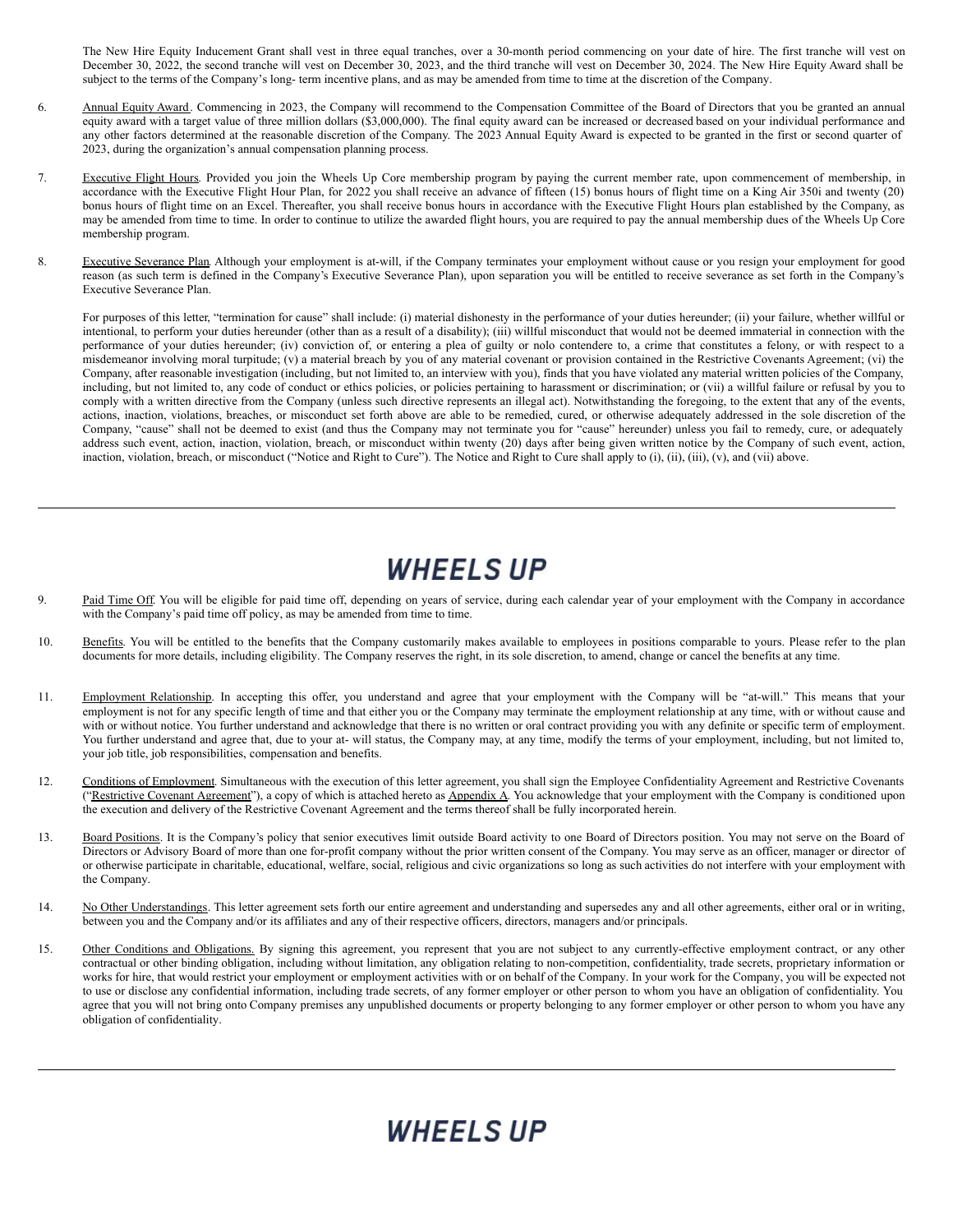16. Truthful Representations. You acknowledge and confirm that all of the representations you have made and all of the information that you have provided to the Company on any employment application, resume or any other document, or orally during the interview process, concerning, among other things, your prior employment history, education, experience and other qualifications, are true and correct. You understand and agree that any falsifications, misrepresentations, or omissions with respect to any of the representations and information that you have made or provided to the Company may be grounds for the withdrawal of this offer of employment or, if hired, the termination of your employment.

You further understand and acknowledge that your employment with the Company is contingent upon your satisfactory completion of background and drug checks, as applicable, that are conducted by the Company and your completion of Section 1 of the Form I-9 on or before the end of your first (1st) day of employment and your presentation of your original documentation verifying your work eligibility and identification on or before the end of your third (3<sup>rd</sup>) day of employment.

[Signature Page Follows]

Please indicate your acceptance of our offer on the terms set forth above by countersigning in the appropriate space below and returning this letter to my attention (kenneth.henion@wheelsup.com) no later than two (2) business days from the date hereof. The offer contained herein shall automatically expire two business days from the date hereof. We are excited at the prospect of you joining our team and look forward to having you on board.

Sincerely,

/s/ Kenny Dichter Kenny Dichter Chief Executive Officer

Agreed and Accepted This 18th day of June, 2022

/s/ Todd Smith Todd Smith

## Wheels Up | Executive Severance Plan and Change In Control

- Executive Severance Plan applies if termination is without for "Cause" or resigns for "Good Reason". o Package is contingent on the timely completion of the Severance Agreement which includes a release of claims.
- Two schedules consider employment of greater and less than one year; proration applies for less than one year.

|       | <b>Executive Severance Plan</b> (Equal or greater than one year of service) |                     | <b>COBRA</b>        |                       |                     |
|-------|-----------------------------------------------------------------------------|---------------------|---------------------|-----------------------|---------------------|
| Level | Salary                                                                      | <b>Annual Bonus</b> | <b>Continuation</b> | <b>Equity Vesting</b> |                     |
| EVP   | 1X                                                                          | 1X                  | 12 Months           | 12 Months Accelerated |                     |
|       |                                                                             |                     |                     |                       |                     |
|       | <b>Executive Severance Plan (Less than one year of service)</b>             |                     |                     |                       |                     |
|       |                                                                             |                     | <b>COBRA</b>        |                       |                     |
| Level | Salary                                                                      | <b>Annual Bonus</b> | <b>Continuation</b> | <b>Equity Vesting</b> | <b>Flight Hours</b> |

• Change in Control (CIC): Double Trigger, meaning CIC and Executive is terminated or leaves for good reason, within twelve months of CIC; Executive receives one additional year of salary and bonus in severance payment and all unvested equity vests. Change In Control applies to EVP and above; does not apply to VP/SVP level.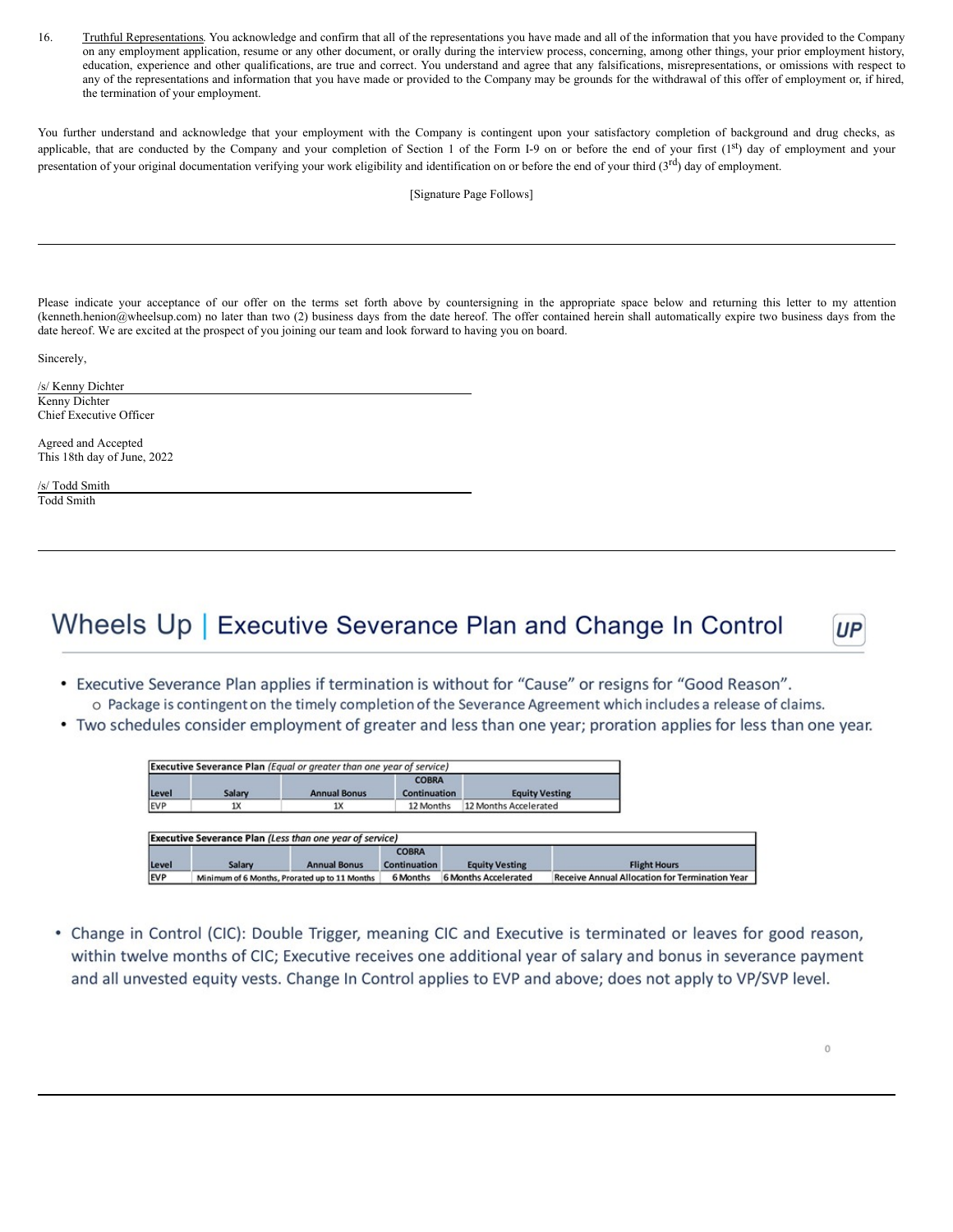Salary: Paid in a lump sum.

Bonus: Paid when company annual performance bonuses are distributed. Bonus shall be determined based on the satisfaction of performance metrics for management bonuses generally established by the Board each year. In the event applicable Company or other performance goals are achieved at a level that exceeds target levels for an applicable fiscal year, the Executive will be eligible to earn an annual bonus in excess of the Target Bonus amount in the same manner as other similarly situated senior executives of the Company are generally eligible for such increased bonus. In the event that applicable Company or other performance goals are achieved at a level below target levels but in excess of a threshold level for an applicable fiscal year as may be determined by the Board in its sole discretion, the Executive will be eligible to earn an annual bonus, if any, in an amount less than the Target Bonus in the same manner as other similarly situated senior executives of the Company are generally eligible for such a partial bonus.

COBRA: In order to receive this component of the severance plan, the former Executive must elect COBRA continuation of health benefits; enrollment is not automatic. The full amount of the cost of COBRA, including the Administrative fee, will be paid for the period of time associated with their level. The former Executive is expected to notify Wheels Up if they obtain other coverage and no longer have the need for continuation of benefits under COBRA. Should the former Executive have need for COBRA continuation of coverage for a period of time that is longer than the plan allowance, the full cost of doing so will be borne by the former executive.

Flight Hours: Executives eligible for flight hours will receive a final annual flight hour grant for the year of the termination. The annual grant will be allocated on December 31<sup>st</sup> of the termination year and will be equal to the number of hours eligible in the year of the termination.

Equity Vesting: Accelerated vesting (refer to schedule).

### Wheels Up | Executive Severance Plan

### **Definition of "Good Reason":**

- (i) a material breach by the Company of any material covenant or provision of this Agreement; or there is a breach of the Option Agreement by Holdings that materially affects Executive's rights or benefits with respect to the Option or any other equity award subsequently granted to Executive;
- (ii) any involuntary change in the Executive's title or reporting relationships except as permitted hereunder or any involuntary material diminution in the Executive's material duties, authorities or responsibilities; or
- (iii) a reduction by the Company in the Base Salary or a reduction in the Executive's Target Bonus as provided hereunder, except in circumstances where such reduction was due to unforeseen circumstances such as COVID and such reduction was applied to all individuals at Executive's level.
- (iv) a decision by the company that alters the previously agreed "Place of Employment" for the executive, to a location other than his residence in Massachusetts without the prior agreement of the executive.

Executive must have first provided the Company with written notice referencing this provision and describing the existence of such event that the Executive believes constitutes Good Reason within sixty (60) days after he or she becomes aware of the existence such event, and the Company fails to cure such change or reduction within thirty (30) days after receipt of such written notice, and Executive resigns from employment within fifteen (15) days after the end of such cure period.

 $\mathbf{1}$ 

UР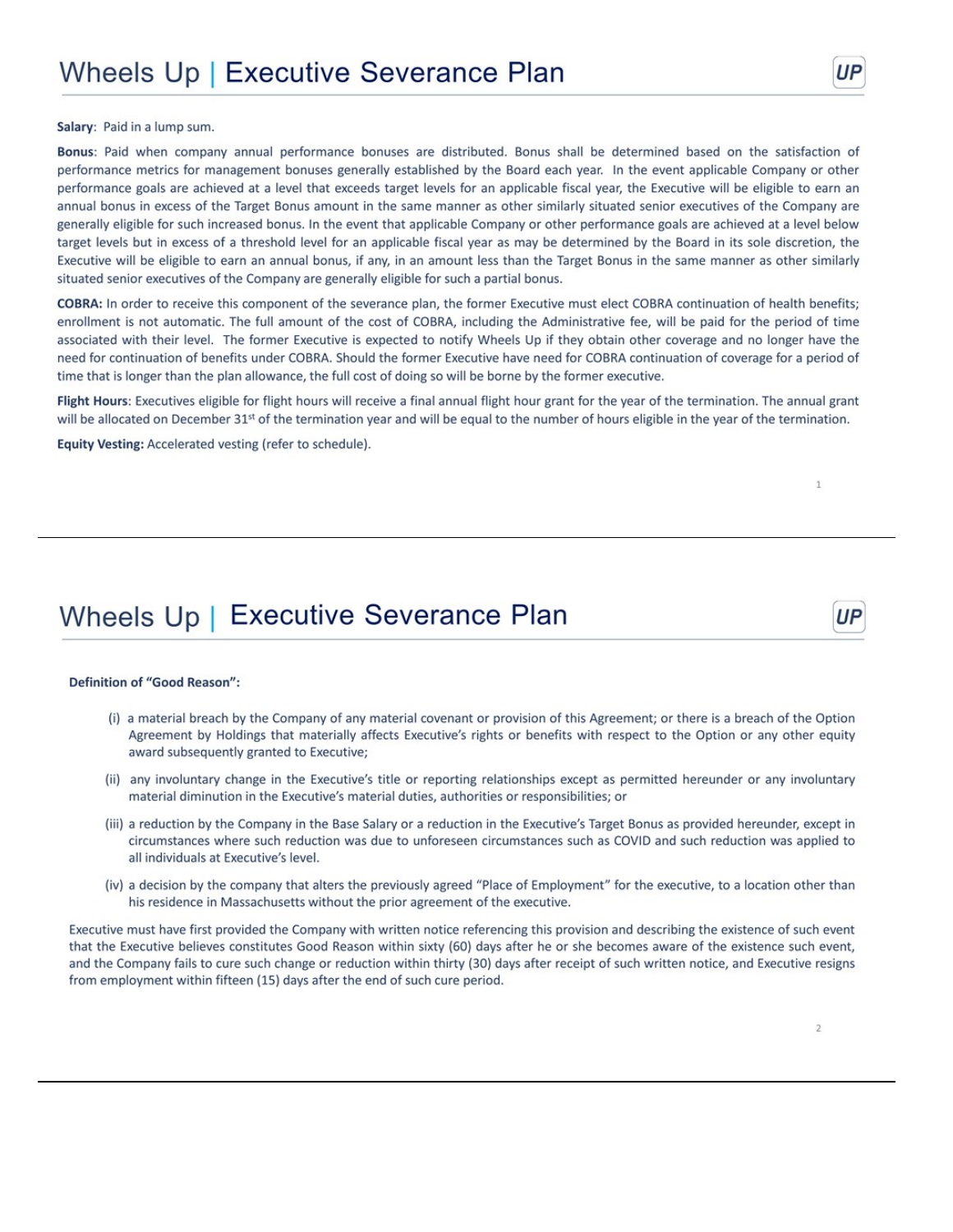### Definition of "Change In Control"

Change in Control: A "Change in Control" shall be deemed to occur on the earliest of: (a) the purchase or other acquisition of outstanding shares of the Company's capital stock by any entity, person or group of beneficial ownership, as that term is defined in Rule 13d-3 under the Exchange Act (other than the Company or one of its Affiliates or employee benefit plans), in one or more transactions, such that the holder, as a result of such acquisition, now owns more than 50% of the outstanding capital stock of the Company entitled to vote for the election of directors ("Voting Stock"); (b) the completion by any entity, person or group (other than the Company or one of its Affiliates or employee benefit plans) of a tender offer or an exchange offer for more than 50% of the outstanding Voting Stock of the Company; (c) the effective time of (1) a merger or consolidation of the Company with one or more corporations as a result of which the holders of the outstanding Voting Stock of the Company immediately prior to such merger or consolidation hold less than 50% of the Voting Stock of the surviving or resulting corporation immediately after such merger or consolidation, or (2) a transfer of all or substantially all of the property or assets of the Company, other than to an entity of which the Company owns at least 80% of the Voting Stock; and (d) the election to the Board, without the recommendation or approval of the incumbent Board (the "Incumbent Board"), of directors constituting a majority of the number of directors of the Company then in office, provided that any person who becomes a director subsequent to the date hereof whose election, or nomination for election by the Company's stockholders, was approved by a vote of at least a majority of the directors then comprising the Incumbent Board (other than an individual whose initial assumption of office is in connection with an actual or threatened election contest relating to directors of the Company, as such terms are used in Rule 14a-11 of Regulation 14A promulgated under the Exchange Act) shall be, for purposes of this section, considered as though such person was a member of the Incumbent Board.

Exhibit 99.1

3

### Wheels Up names Todd Smith Chief Financial Officer

### Finance veteran joins to help build the future of private travel

NEW YORK - Wheels Up Experience (NYSE: UP) today announced it has hired Todd Smith as its new Chief Financial Officer, effective June 30, 2022.

Smith joins from General Electric (NYSE: GE) where he served in a number of senior, global Finance roles over his 25-year career – most recently as Global Head of Financial Planning and Analysis and CFO for GE Corporate. In a career covering four continents, he has served as Chief Financial Officer for several GE business units, including Gas Power Systems, Capital International, Healthcare Life Sciences, Capital Real Estate and Commercial Finance. He began his career with GE in 1997 as a member of the Financial Management Program and then spent over five and a half years on GE's Corporate Audit Staff.

"We are thrilled to welcome Todd to the Wheels Up Family. He has a deep background across a number of key financial disciplines, experience in the public markets and a global perspective that will be invaluable as we continue to create the future of private travel," said Wheels Up Chairman and CEO Kenny Dichter. "Equally important, Todd is a dynamic and experienced leader who has been successful leading both high-growth and mature businesses in a range of industries. He will be a great addition to our leadership team."

At GE Corporate, Smith played a key role, working directly with the CEO and members of the leadership team, to drive the financial analysis around the recently announced decision to split the 130-year-old multinational corporation into three separate public companies. Throughout his career at GE, he has demonstrated a track record of driving profitable growth, operating in highly complex and regulated environments, leading M&A activity and building high performing finance teams.

"Through its growing marketplace, strong brand and talented team, Wheels Up has an incredible opportunity to fundamentally change private travel, making it more rewarding and accessible for millions of consumers around the world," Smith said. "I am excited to join a committed and engaged group of senior leaders in their mission to deliver an exceptional experience – in the air and on the ground – to members and customers."

At Wheels Up, Smith will oversee all aspects of the company's global Finance organization, including Commercial Finance, Accounting, FP&A, Treasury, Tax and Investor Relations. He will also join the company's Executive Leadership Team.

Smith holds a Bachelor of Science degree in Business Administration from the University of Florida's Warrington College of Business and resides in the Boston area with his family.

#### **About Wheels Up**

Wheels Up is the leading provider of "on demand" private aviation in the United States and one of the largest private aviation companies in the world. Powered by a growing marketplace of more than 1,500 safety-vetted and verified aircraft, Wheels Up is the only company in the industry to offer a total private aviation solution that includes a relentless focus on safety and service, with flexibility across all types of aircraft, membership programs, corporate solutions, aircraft management, whole aircraft sales and commercial travel benefits through a strategic partnership with Delta Air Lines.